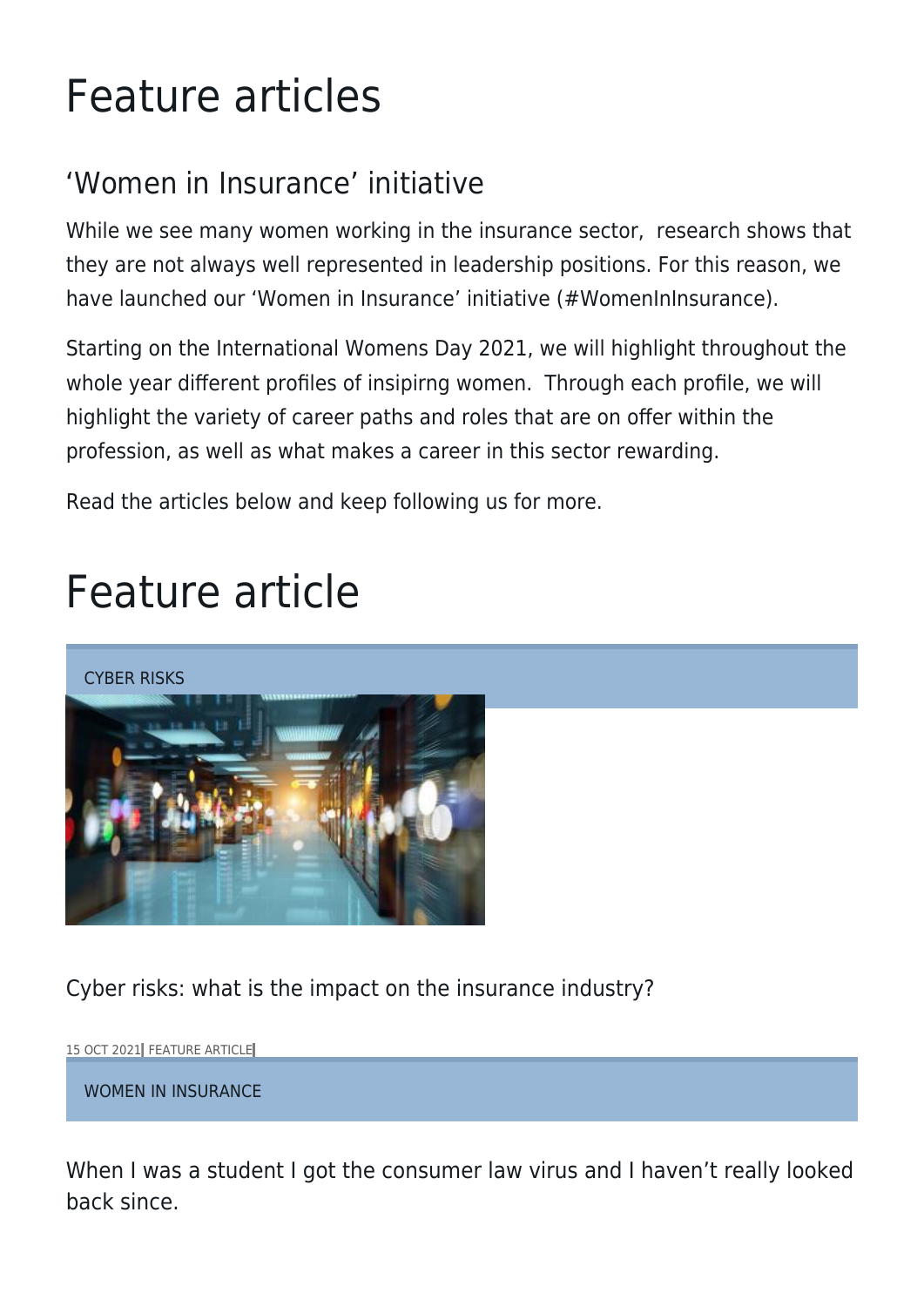20 JUL 2021 FEATURE ARTICLE

WOMEN IN INSURANCE

I am contributing to the European project every day

06 MAY 2021 FEATURE ARTICLE

WOMEN IN INSURANCE

What made me stay in insurance? Interest, dedication and coincidence.

11 MAR 2021 FEATURE ARTICLE

WOMEN IN INSURANCE

Insurance is far from boring. There is a richness and diversity that is often overlooked.

10 MAR 2021 FEATURE ARTICLE

WOMEN IN INSURANCE

Working in insurance combines a unique set of different expertise and skills.

09 MAR 2021 FEATURE ARTICLE

WOMEN IN INSURANCE

I didn't choose insurance. Insurance chose me.

08 MAR 2021 FEATURE ARTICLE

WOMEN IN INSURANCE